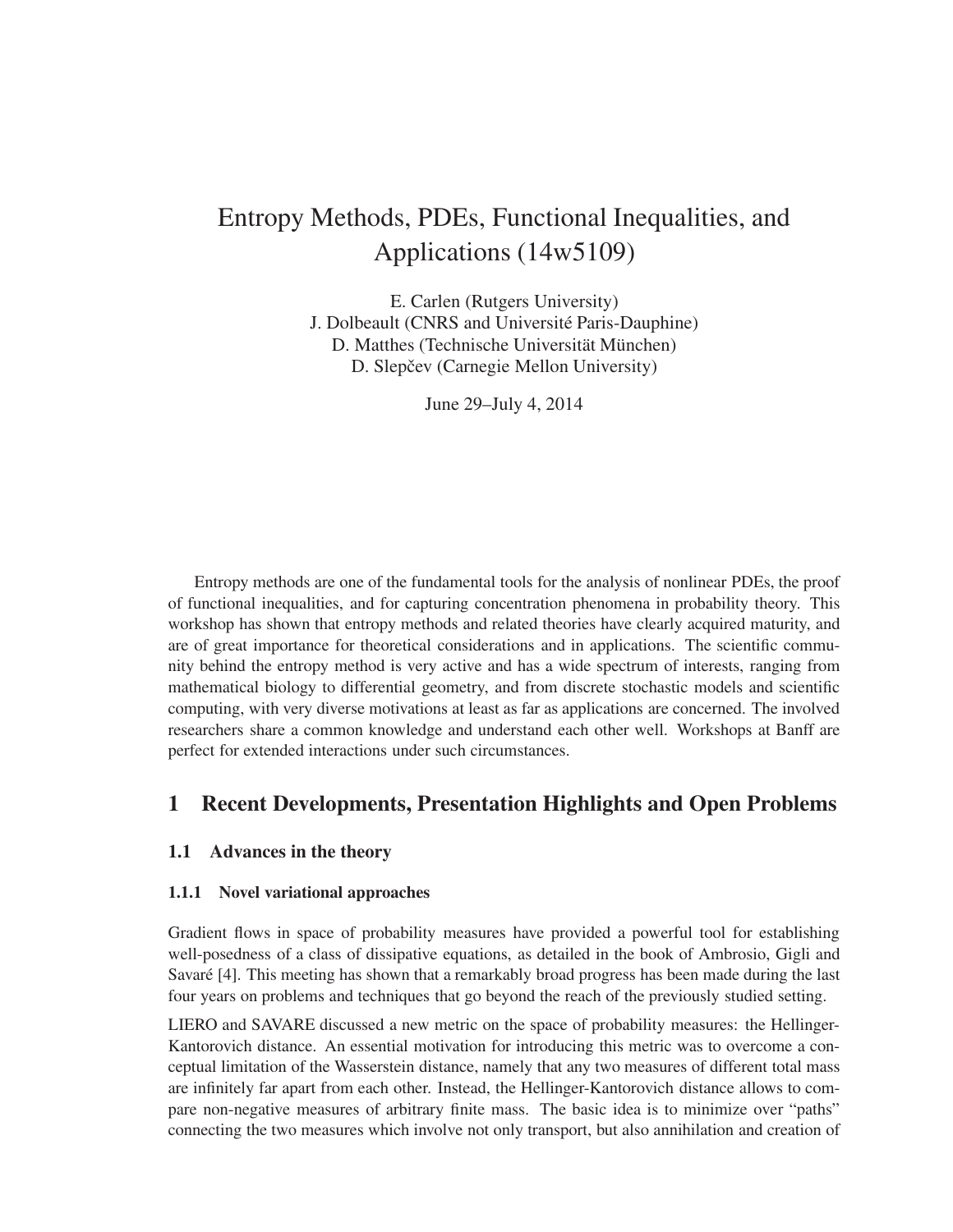mass. A key observation about the Hellinger-Kantorovich distance is the following: If measures of compact support are spatially close to each other, then the geodesic between the two is essentially defined by the usual Wasserstein mass transport, only that mass can decrease or grow along the path. If instead the measures are sufficiently far apart in space, then the geodesic path almost exclusively works by teleportation, i.e., annihilation of mass at the source and creation of mass at the target location.

Even though the definition of this metric is very recent, a lot of interesting properties have been proven already, some of them with an intriguing geometric interpretation. Despite the theory being so young and still under strong development, it seems very likely that in the near future, it might play a role in the analysis of reaction–diffusion equations that is comparable to the role that the Wasserstein distance nowadays plays in the context of non-linear diffusion and non-local aggregation equations.

STEFANELLI discussed a general framework for obtaining various nonlinear evolution equations through a convex minimization [2, 25, 27]. The WIDE (Weighted Inertia-Dissipation-Energy) Principle provides a scheme that works well in a significant number of existence problems corresponding to classical evolution equations. A reinterpretion evolution equations in the language of thermodynamics was discussed by ZIMMER. He addressed the question of deriving macroscopic evolutions driven by entropy or free energy from particle models. A dynamic scale-bridging approach based on particle evolutions with noise and the large deviation principle [1, 21] has been developed and applied to a number of problems. In particular it allows to consider the Vlasov-Fokker-Planck equation as GENERIC (General Equation for Non-Equilibrium Reversible-Irreversible Coupling) equation. This is a promising avenue to formulating such equations and for giving them a structure that merits further exploration. LEONARD discussed the entropy approach to special solutions to the Navier-Stokes equation with fixed initial and final data. This comes as an significant extension of Arnold's approach of the Euler equation. The current task is to understand what is the special status of these solutions among all other ones. KIM [3] talked about approximating solutions of solutions to (nonlinear) parabolic equations on bounded domain with oblique boundary conditions by solutions of equations on the whole space where a drift term has been added outside the original domain. TUDORASCU presented a global existence result for one-dimensional pressureless Euler/Euler-Poisson systems with or without viscosity [28]. It is obtained by employing the sticky particles model. Stability and uniqueness of solutions were obtained via a contraction principle in the Wasserstein metric. WU discussed the gradient flow approach to nonlocal-interaction equations in heterogeneous environments [32]. The fact that mobility varies in space endows the physical space with a manifold structure. Wu studied gradient flows of nonlocal interaction energy on manifolds with boundary including the case of non-convex sets [13].

#### 1.2 Functional inequalities and asymptotic behavior

Entropy methods provide a direct connection between functional inequalities and quantitative estimates of asymptotic behavior of solutions of evolution equations. In typical settings, such as for Fokker-Planck or porous medium equations the functional inequalities provide a quantitative measure of the convexity of the entropy (or free energy) near the equilibrium, which in turn implies rates of convergence of solutions towards the equilibrium. The advances presented go beyond this framework and include equations where uniform convexity of the entropy near the equilibrium does not hold, estimates on asymptotics of discrete approximations, duality based approaches, symmetry breaking and systems of equations.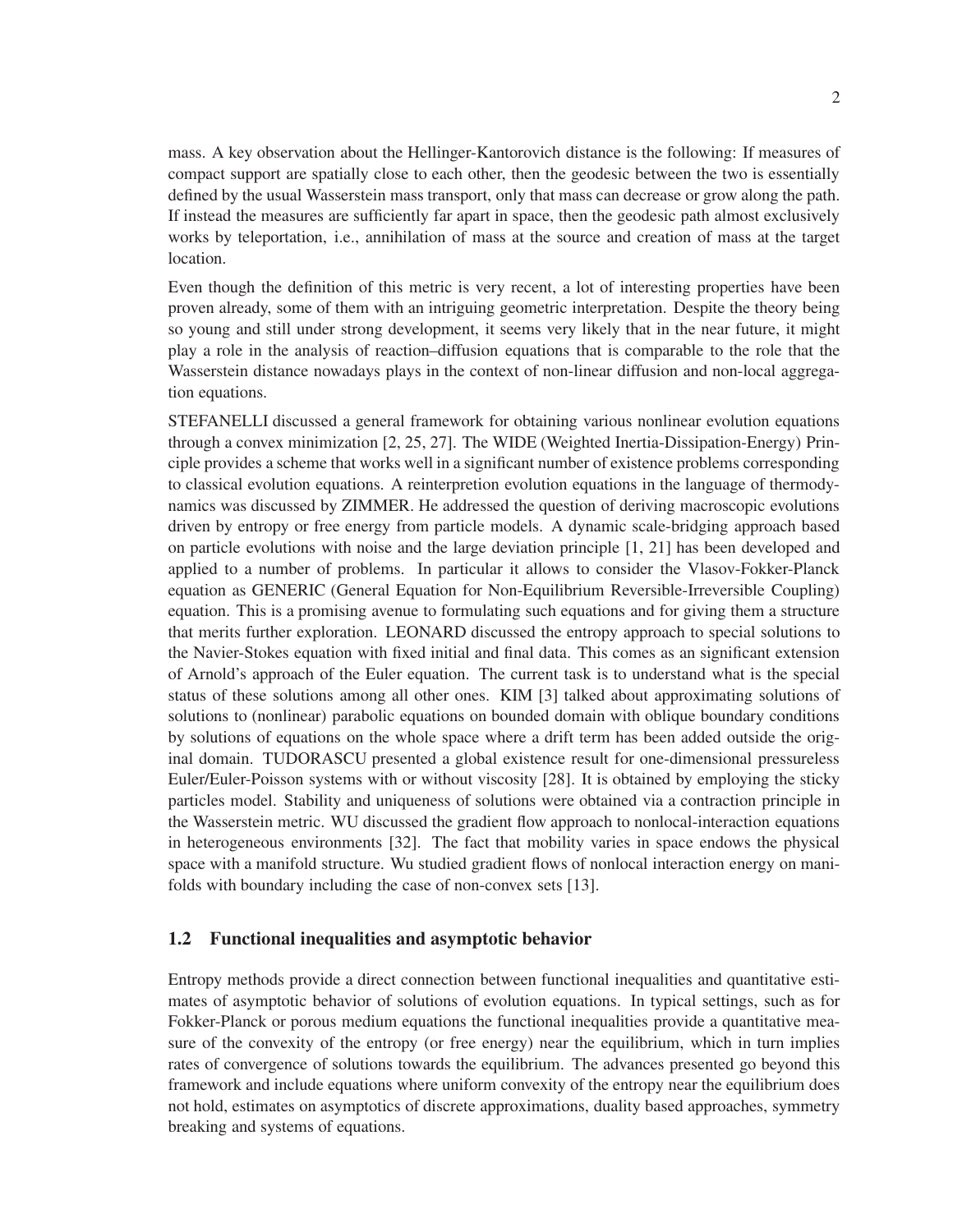When participants were asked about their favorite talks by the organizers, several mentioned the presentation of ARNOLD, and said that it gave them an interesting new perspective on one of the oldest topics in entropy methods, namely to estimate the exponential rate of convergence to equilibrium for linear Fokker-Planck equations. The new ingredients for the old problem are hypocoercivity (degeneracy of the diffusion matrix) and non-symmetry (allowing drift terms that are not in gradient form). Both new effects need to be combined in the appropriate way in order to end up with a system whose solutions converge exponentially fast towards a stationary state that is non-degenerate in the sense that it possesses a density function. The talk was restricted to the situation where the drift force is a linear function on space, and it will require significant work to extend the results further. In this linear setting, however, a quite complete characterization of possible combinations of hypercoercive diffusion operators and non-symmetric drifts was given. Old results by Hörmander and more recent results by Villani were combined with genuinely new ideas. In the end, the calculation of the optimal exponential rate of equilibration was reduced to solving surprisingly simple problems in linear algebra.

A quite beautiful geometric approach to functional inequalities was presented by STURM. In his talk, he discussed the role of the auxiliary dimension  $N$  in the curvature-dimension condition  $CD(K, N)$  for metric measure spaces [5, 14]. In fact, most of the results in the literature on logarithmic Sobolev and transportation inequalities or on the contractivity of the heat flow are concerned with the case in which the dimension parameter is irrelevant, that is  $N = \infty$ . However, if it is known that a manifold satisfies  $CD(K, N)$  with some finite N, then these characteristic inequalities and contraction estimates can be improved both qualitatively and quantitatively. After giving a geometric interpretation of the refined curvature dimension condition, two approaches to the derivation of the improved inequalities were presented: the first is based on a refined analysis of mass transportation on manifolds, the second approach uses the Γ-calculus from the Bakry-Emery method.

FILBET explained that when writing discrete functional inequalities corresponding to a discretization of the continuous problem, the geometry of the mesh enters in the value of the optimal constants. Consequently, numerical rates of convergence towards equilibrium may be faster than expected. Relating best constants in the functional inequalities with discretized evolution equations is a challenging open question.

 $CA\overline{N}$ IZO discussed the entropy – entropy production inequalities for the linear Boltzman equation [9]. HUANG discussed an application of entropy methods to asymptotic behavior of the porous medium equations with fractional pressure in one dimension. Connection to Bakry-Emery method and transport inequalities was also included. JANKOWIAK discussed the flow which paves the way to further studies mixing gradient flows and duality notions [19]. NAZARET discussed symmetry breaking issues in weighted functional inequalities, which are a severe obstruction for understanding the optimality cases and the asymptotic regimes in the corresponding evolution equations. Moreover, weights raise a number of conceptual difficulties that should be treated with powerful tools like the  $CD(\rho, N)$  condition, which turns out to be difficult to implement in practical cases. STANCZY talked about a model of gravitating particles [20, 31] that takes the form of a nonlocal parabolic equation. He focused on existence of stationary solutions and showed that for a fixed mass there can exist more than one stationary solution.

#### 1.3 Applications

The range of applicability of the entropy method has been constantly widened in the last decade. In the beginning, applications were centered around the classical topics from mathematical physics,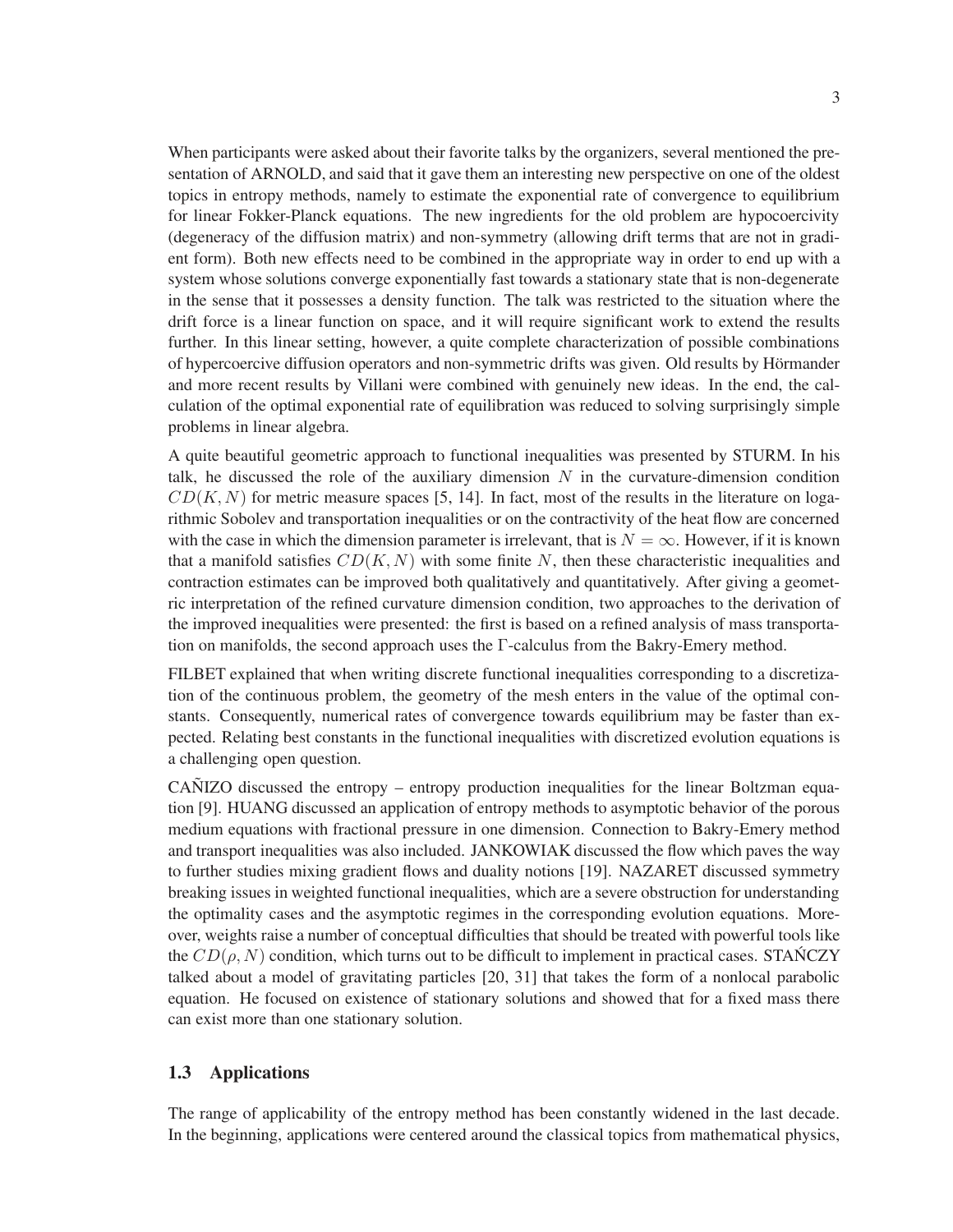like nonlinear diffusion, or lubrication theory. Then, in the context of the very successful analysis of the Keller-Segel model by entropy methods, applications to systems in biology became very popular, a trend that peaked around the time of the previous entropy workshop at Banff about four years ago. Clearly, macroscopic equations for swarming, herding etc. are an extremely active field of research for the entropy community. The current meeting gave the organizers the impression that reaction-diffusion systems from chemistry might play the pivotal role for applications of the entropy methods in the near future.

This development reflects the successful extension of entropy related concepts to more and more complex equations. First results were concerned with scalar drift-diffusion equations — first linear, then non-linear, possibly degenerate. Later, the entropy structure in fourth (and higher) order non-linear diffusion equations was understood. The biological applications emerged when the theoretical results were extended to equations with non-local interaction terms. In that context, the entropy method was also applied to special systems of two coupled non-linear equations. Current developments aim at gaining a sound understanding of entropy dissipation in much more general systems of coupled diffusion equations. The main difficulty in this most recent step is the complete loss of comparison principles, which poses a more significant problem than it did, e.g., for fourth order diffusion equations.

#### 1.3.1 Reaction-diffusion equations

Mainly due to the absence of comparison principles, reaction-diffusion systems are out of the reach of the standard parabolic theory. The difficulties are not just a short-coming of the techniques: there are rather harmless-looking systems with very few species which admit solutions that blow up in finite time. The talks focussed on systems to which the duality method can be applied, and which consequently do not blow up.

DESVILLETTES and FELLNER discussed progresses made in the theory of systems of reactiondiffusion equations [11], which allows to consider, for instance, networks of linear reversible equations. Purely algebraic computations provide Lyapunov functionals. Lyapunov estimates and duality methods respectively give compactness and prevent concentration. For systems, so far, no Maximum Principle approach can be expected to work. Hence the approach based on the combination of Lyapunov and duality methods is at the moment the only one that provides some hope for a general theory, which is still to be done. GENTIL discussed an interesting result under very special conditions on the coefficients of the system, [23]. The participants were intrigued by the possibility to combine the approach with the techniques discussed by other speakers (Desvillettes and Fellner).

A different point of view on the mathematical modeling of chemical reactions was presented by MAAS. Quite general reactions between  $K$  different species were considered, and a time-dependent stochastic model was written down for the number of particles from each of the species. The stochastic dynamics for the corresponding probability densities on  $\mathbb{N}^K$  can be formulated as a gradient flow for the relative entropy functional in a suitable transportation metric on the discrete space. Such gradient flows on discrete spaces have recently been advanced by Maas and collaborators [26, 22] The thermodynamic limit (volume going to infinity, keeping the particle densities fixed, so that accordingly  $\mathbb{N}^K$  approaches  $\mathbb{R}^K_+$ ) was then rigorously analyzed in the framework of Γ-convergence. The limiting dynamics is governed by a non-linear second order diffusion equation for probability densities  $\mathbb{R}^K_+$  (not on physical space), which still has the form of a gradient flow. Clearly, it would be nice to eventually connect these spatially homogeneous dynamics with a clear variational structure to the dynamics for space-dependent concentrations discussed before.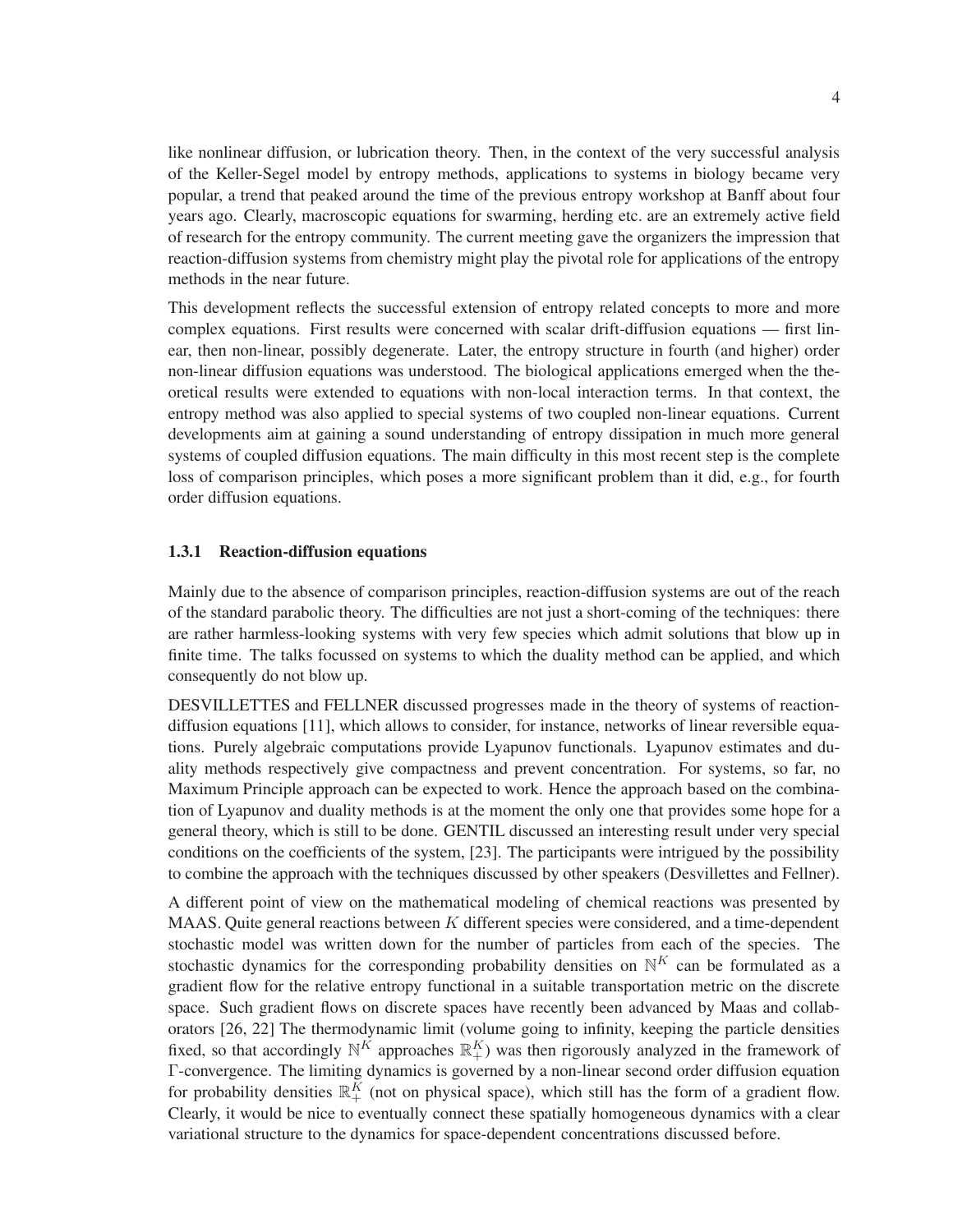In this context, we further mention again the talks of LIERO and SAVARE, which highlighted a significant advance in the representation of systems with reactions (annihilation and creation of mass) as gradient flows. Currently, this approach is restricted to scalar equations. We expect that the connection between the entropy/duality approach for genuine systems and the novel gradient flow structure will become a key topic for future research.

#### 1.3.2 Biological systems

The thorough analysis of the Keller-Segel system from chemotaxis modelling in the past years is probably one of the greatest success stories for the entropy method. In this workshop, we have had a variety of talks that were concerned with further extensions both of the related analytical tools and of the biological model underlying the equations.

BLANCHET presented a conceptually novel proof for global well-posedness of the parabolicparabolic Keller-Segel system in the regime of sub-critical mass. The proof is obtained by further development of techniques from an earlier work on the parabolic-elliptic system. The key idea is to write the coupled equations as a gradient flow — in a joint Wasserstein- $L^2$ -metric — of one functional, and to use the dissipation of another Lyapunov functional to derive additional estimates. The general concept of representing systems of evolution equations as gradient flow of *one* functional in a *combined* metric for the components seems promising for a variety of further applications. In fact, novel estimates on the large-time behavior of solutions seem within reach.

The topic of CHEN's talk was the behavior of solutions to (parabolic-elliptic) Keller-Segel systems with non-linear diffusion of power type for the bacterial density [15]. These chemotaxis equations were considered in arbitrary space dimension, and two dimension-dependent critical exponents for the diffusion were defined: the larger one is such that the equations are invariant under mass rescaling, the smaller one is such that the associated entropy functional is conformally invariant. The main result concerns the range of exponents strictly between the critical numbers. Similarly as for the "standard" Keller-Segel system in two dimensions, there is a sharp threshold for an  $L^p$ -norm of the initial datum below which the corresponding solution exists globally, and above which it blows up in finite time. The proof combines the standard entropy approach (involving the log-HLS inequality) with suitabel interpolation estimates, and is yet another nice example for the strength of the entropy method.

A different approach to the mathematical modeling of the underlying biological system was discussed by STEVENS. Instead of describing the motion of bacteria by means of a drift towards higher concentrations of the signaling substance which diffuses on a very short time scale, it seems (at least for certain populations of microorganisms) more reasonable to model the motion in terms of reinforced random walks. The resulting "macroscopic" equations have some resemblance to the established Keller-Segel system, but the elliptic equation for the concentration of the signaling substance is replaced by an ordinary differential equation in time. A variety of analytical results has been proven recently about the (non-)existence of global solutions to this kind of systems. The picture is not yet as complete as (and quite different from) the one for the classical Keller-Segel equations, but it seems that the behavior is at least as rich: for all the physically relevant dimensions, parameter regimes for global existence, finite-time blow-up and infinite-time blow-up of solutions have been identified. So far, these results have been obtained mainly by PDE techniques. It will be a challenge for the community to try to recover and hopefully improve them with entropy methods.

A new ansatz for mathematical modeling of a biological system was also the topic SCHMEISER's presentation. Here, the subject was not related to chemotaxis, but to cell motion by flat protrusions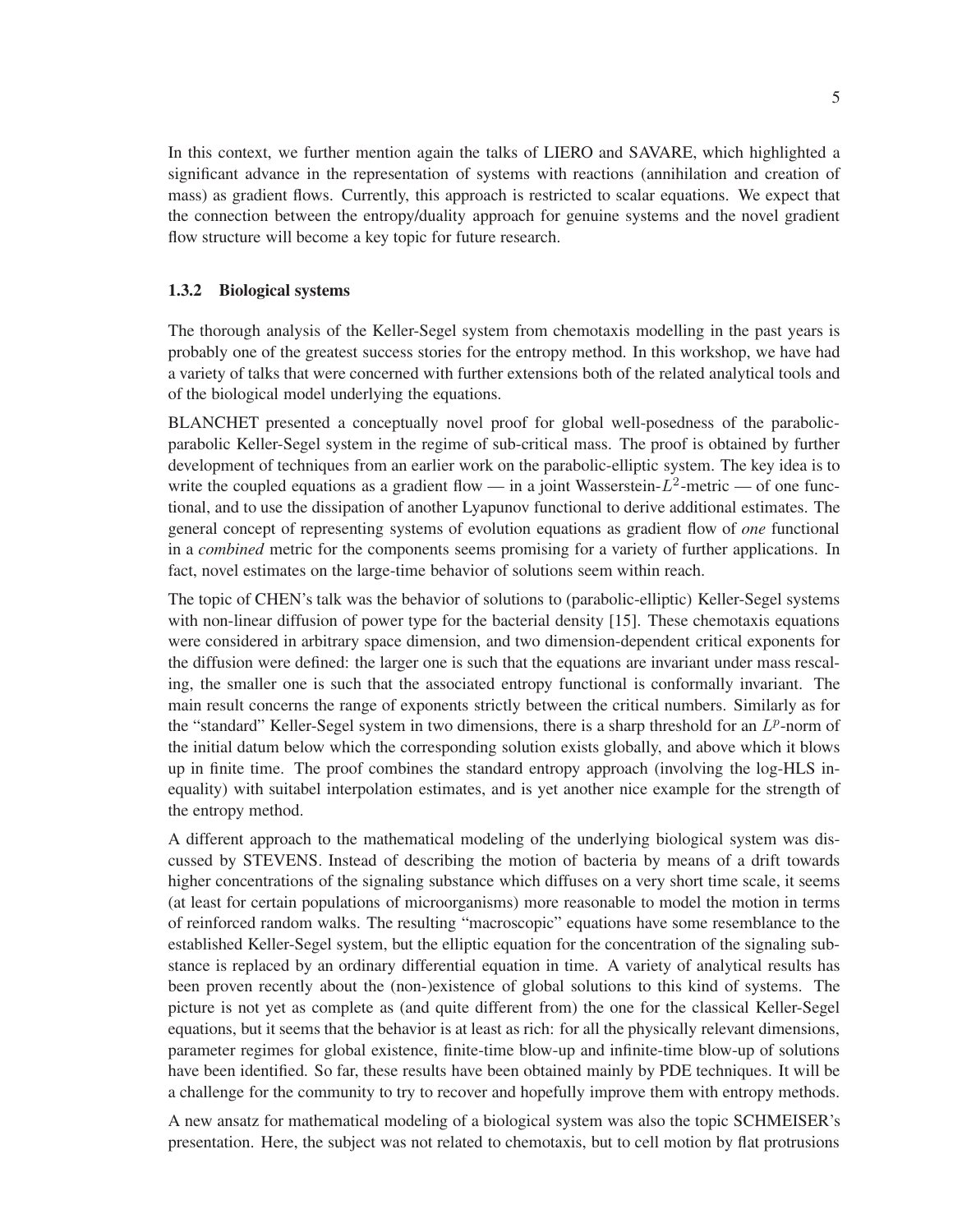(lamellipodia) [29, 30]. The talk visualized the entire route from the very first microscopic modeling ansatz, motivated by observations of biologists in recent experiments, to the analysis of the macroscopic equations by means of the entropy method. It was quite impressive to see how a model developed on a basis of very few (biologically well-supported) assumptions leads to equations with an interesting mathematical structure, and how closely the results on numerical experiments are to the experimental observations. This is a part of long term program of Schmeiser's group on theoretical and numerical approaches for the modeling of the cytoskeleton (actin filaments), a program that will probably provide a number of further structurally interesting equations.

#### 1.3.3 Many-agent systems: patterns and new models

Schools of fish, flocks of birds, and swarms of locust provide widely known examples of organization in many-agent systems. It is believed that the agents in such systems are governed by simple rules which includes the influence of the environment and the interactions with other agents. The nonlocal-interaction equations provide one of the simplest models of such interactions. In addition to them the participants talked about more refined models with an additional function which describes the (emotional) state of the agent, and systems in which agents are "rational" and have well defined goals.

BERTOZZI talked about an agent-based model of emotional contagion coupled with motion in one dimension, [8]. The model involves movement with a speed proportional to a fear variable that undergoes a temporal consensus averaging based on distance to other agents. They studied the Riemann initial data for this problem, leading to shock dynamics that is studied both within the agent-based model as well as in a continuum limit.

CARRILLO and LAURENT talked about patterns arising in models of collective behavior of autonomous agents, more precisely about (local) minimizers of nonlocal-interaction energies. Despite of their simplicity, these exhibit a broad variety of patterns. Laurent presented conditions on the regularity of the interaction potential at the origin that provide estimates on the dimensionality of the support of minimizers [6]. Carrillo presented conditions (sharp in some cases) on the potential that guarantee existence of global minimizers. He also connected the optimality conditions with nonlocal obstacle problems [10, 12] .

DEGOND presented intriguing ideas on reconciling approaches to collective behavior of rational agents (game theory) and agents subject to dynamical effects as can be modeled by kinetic theory [18, 17]. A striking feature of the model is that kinetic stationary and Nash equilibria coincide. This builds a bridge between the so-called econophysics and more classical approaches of economic theory. In terms of modeling at least it seems that there is a considerable potential for future developments, in a spirit similar to the approach of mean-field games.

## 1.3.4 Hydrodynamics

LAURENÇOT presented a thorough analysis of the thin-film approximation of the Muskat problem for two immiscible fluids placed on top of each other [24]. In leading order, one obtains a system of two diffusion equations of porous medium type, each of the equations governing one of the layers. Again, the mathematical difficulty is to deal with a coupled system of equations. The structural property that facilitates the analysis is that the system can be written as a gradient flow for one energy functional in a metric that combines both components, and there is one additional Lyapunov functional whose dissipation provides useful estimates. The general situation is thus almost identical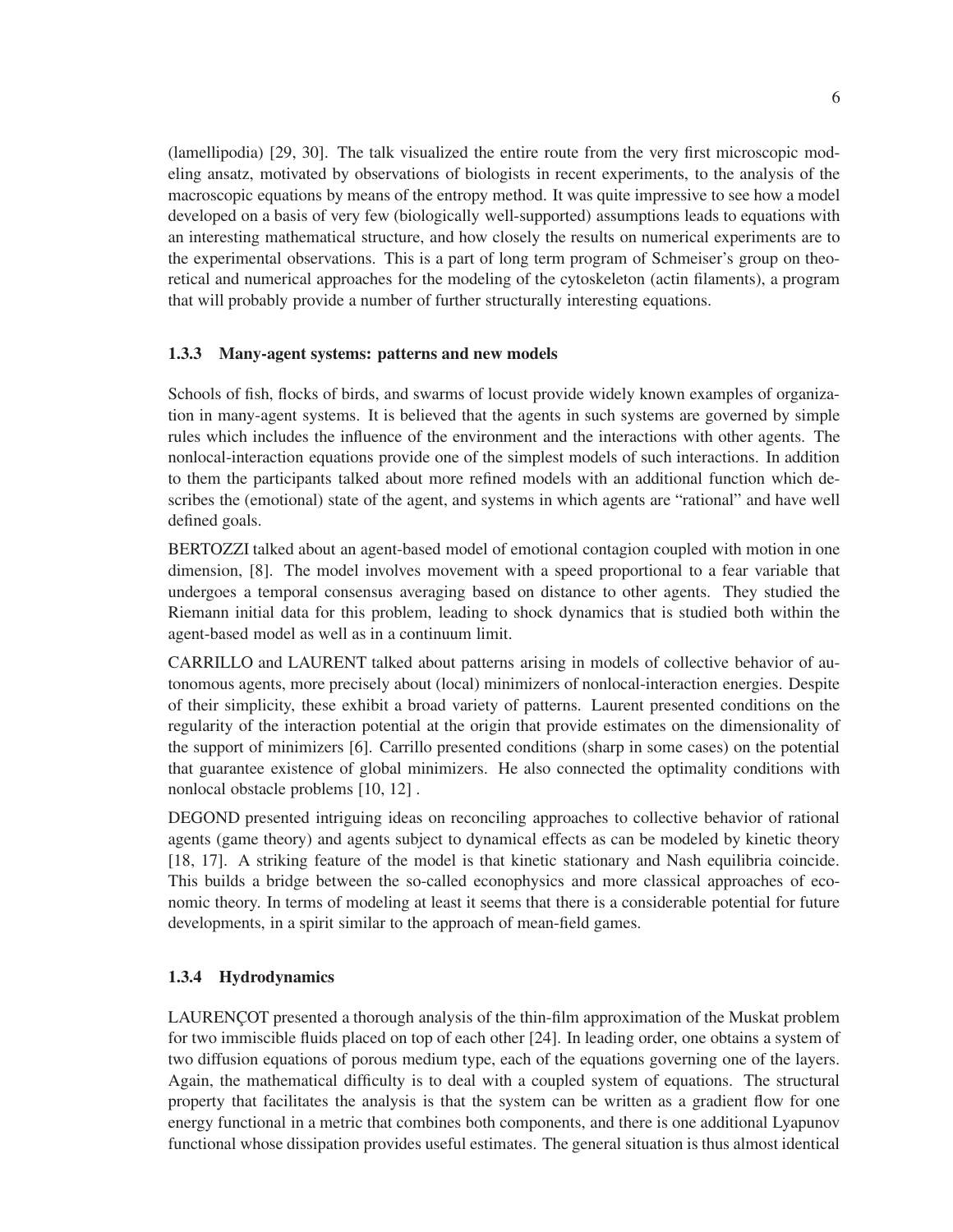to the one discussed in Blanchet's talk, and existence follows by similar methods.

The most impressive result of the talk was the richness found in the asymptotic behavior of solutions. Similarly as for the *scalar* porous medium equation, solutions become self-similar in the long-time limit. However, there exists a whole family of qualitatively different self-similar profiles, with different non-trivial topologies. For instance, the lower fluid might lose connectedness of its support, having the upper fluid penetrate down to the bottom. Obtaining estimates on the rate of convergence is currently an open problem.

In her talk, CHUGUNOVA picks up a classical story from lubrication theory. The thin film approximation for a droplet hanging from a stationary cylinder is considered, which leads to the well-known fourth order thin film equation, plus an additional gravity term. For the lubrication of a flat surface, the entropy and energy estimates derived by Bernis and Friedman [7] give a quite precise estimate on the rate of relaxation to a flat horizontal film. The results presented in this talk went into the opposite direction: general solutions approach the shape of a hanging droplet (in  $H<sup>1</sup>$ ) not faster than on algebraic time scale. This seemingly counter-intuitive result was proven by a clever "inversion" of the classical estimates.

YAO talked about the  $\alpha$ -patch problem which is a modification of the surface quasi-geostrophic equation. She presented results on finite-time singularity formation.

### 1.4 Discretizations and numerical methods

One of the intended focal points of the meeting was to discuss the role of the entropy method for finite-dimensional systems, in particular for difference equations arising in discretizations of PDEs with a known entropy structure. The main motivation for this is the design of *structure preserving numerical schemes* that inherit a discretized version of the entropy structure of the original evolution equation. Tthe number of speakers addressing this topic turned out to be smaller than expected. Still, several conceptually very interesting approaches have been presented.

WOLFRAM presented a fully Lagrangian discretization of non-local aggregation and drift equations. Thanks to its Lagrangian nature, the scheme automatically preserves the solution's nonnegativity and total mass, and the deformation of the initial mesh provides a nice intuitive picture of the transport underlying the evolution of the density. Moreover, the scheme is "automatically adaptive" in the sense that the mesh is finer in regions where the mass density is high. Thus, the neighborhood of blow-up points are well resolved by the scheme. In practice, the key difficulty is the initialization of the scheme, which requires the solution of a Monge-Ampere equation. The originally rather easy idea turned into a long-term project with manifold unexpected technical difficulties. There are many possibilities for further extensions and for rigorous numerical analysis.

CRAIG talked about a numerical scheme for nonlocal-interaction equations which is inspired by the established *blob method* from computational fluid dynamics [16]. The method is based on the approximate calculation of particle trajectories, where the force exerted on a given particle is not simply the superposition of the forces generated by all of the other particles as point sources, but rather an averaged quantity. Roughly speaking, the point sources are replaced by spatially extended (but still narrowly supported) "blobs". Thanks to this weak averaging, the is method convergent of arbitrary order, provided the initial datum is sufficiently regular.

Finite-volume discretizations for several classes of non-linear drift-diffusion equations were discussed by FILBET. Choosing the discrete fluxes in a suitable way, it can be shown that the approximations produced by the fully discrete scheme inherit the entropy dissipation properties of the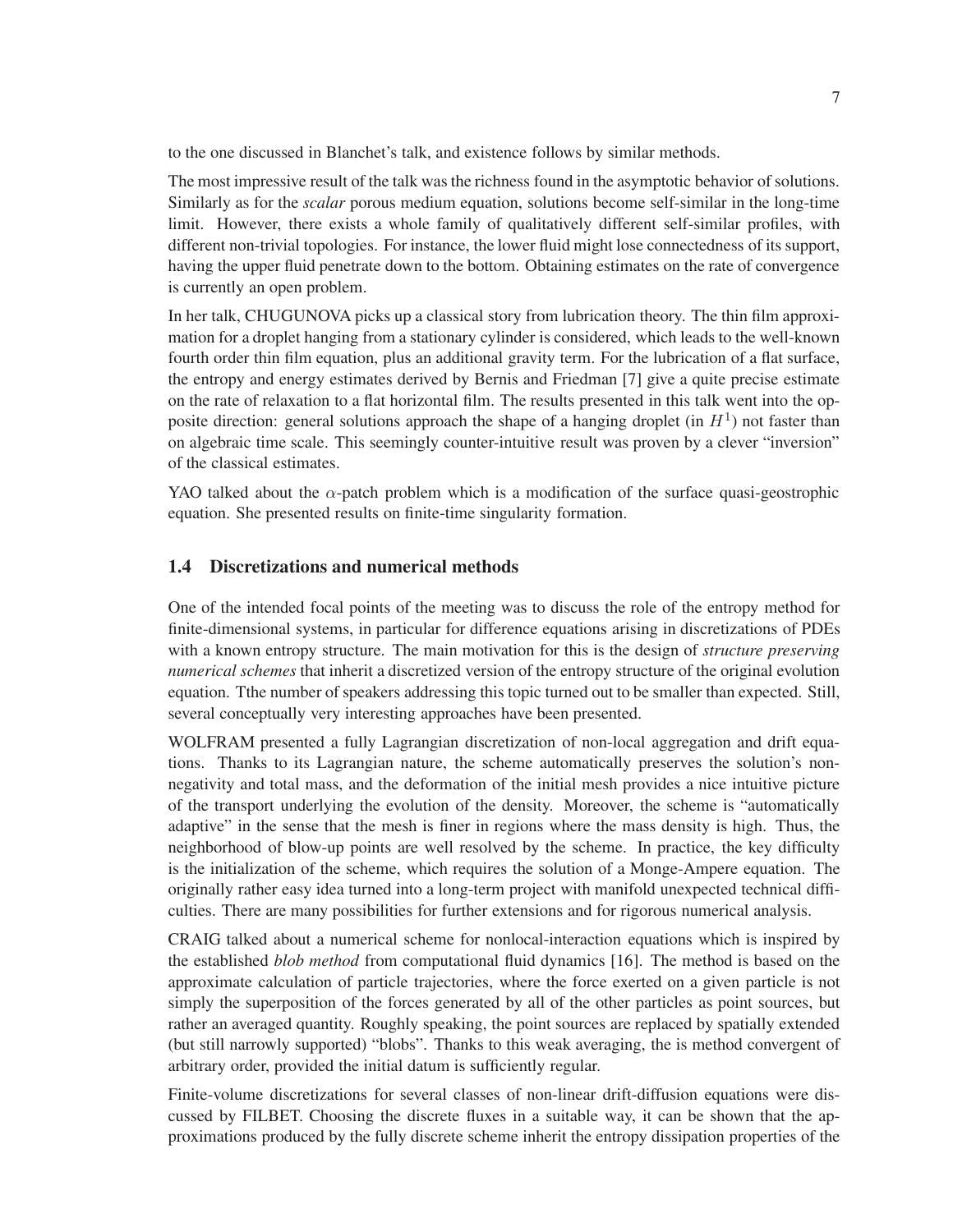original solutions, at least qualitatively. Indeed, the respective entropy decays exponentially fast to its minimum in numerical experiments, and this is justified analytically by proving discrete versions of the entropy-entropy dissipation estimates. Currently, the results remain qualitative in the sense that the provable rate of dissipation for the entropy in the discrete setting is typically different from the known optimal rate of decay of the original equation. This is due to the non-trivial geometry of the mesh, which makes it extremely hard to obtain sharp constants in the discrete functional inequalities.

Finally, it should be mentioned that structure preserving discretization of gradient flows also played a major role in the talk of MAAS, [26, 22], which has been reviewed above in the context of applications to reaction-diffusion equations. A consistent framework has been developed to give sense to, e.g., transportation distances between probability measures on graphs, the curvature of discrete manifolds, and the modulus of convexity for functionals on discrete spaces. The approach is very intuitive, and the calculus that has been developed in this framework has various interesting applications. For instance, it allows to prove functional inequalities for functions on graphs, like discretized versions of the log-Sobolev or Talagrand inequalities. The resulting discrete inequalities are very similar to the ones presented by Filbet, but the relation between the seemingly disjoint approaches still needs to be clarified.

# 2 Progress Made and Outcome of the Meeting

There has been a remarkable progress in the field over the past four years, since the previous BIRS workshop on a similar topic. Mathematical developments led to a large number of publications, many of them authored by young researchers. There has also been a significant broadening of the field and a shift of focus. While previously the focus has been on single equations, gradient flows in Wasserstein spaces and on specific applications, like the Keller-Segel system, now there is a variety of systems being studied by a broader range of techniques, as clear already from the talks described above. The entropy methods have found their way to discrete descriptions of the systems and remarkable structures have been discovered. The spectrum of applications and relevant models that have some shared mathematical structure has also increased.

The workshop was a great opportunity for researchers to learn about these developments and share their insights and perspective. One of the challenges is be keep a scientific community of people with such a large array of interests united, particularly as far as applications are concerned. We feel that the workshop has accomplished a lot towards that goal.

The workshop has also been an opportunity for many participants to continue existing collaboration on various projects and to initiate some new ones. The organizers did not hear that some spectacular conjecture had been solved during the meeting, but this is also something not so common in the area. However, we have good hope that the meeting will provide a serious boost to the various research directions including ones that have not been mentioned above.

The variety of open problems and emerging mathematical questions should be a clear signal for attracting new PhD students and young researchers in the area of entropy methods and related methods. In the next years, a special effort in that direction is expected from senior participants, in order to promote the topic.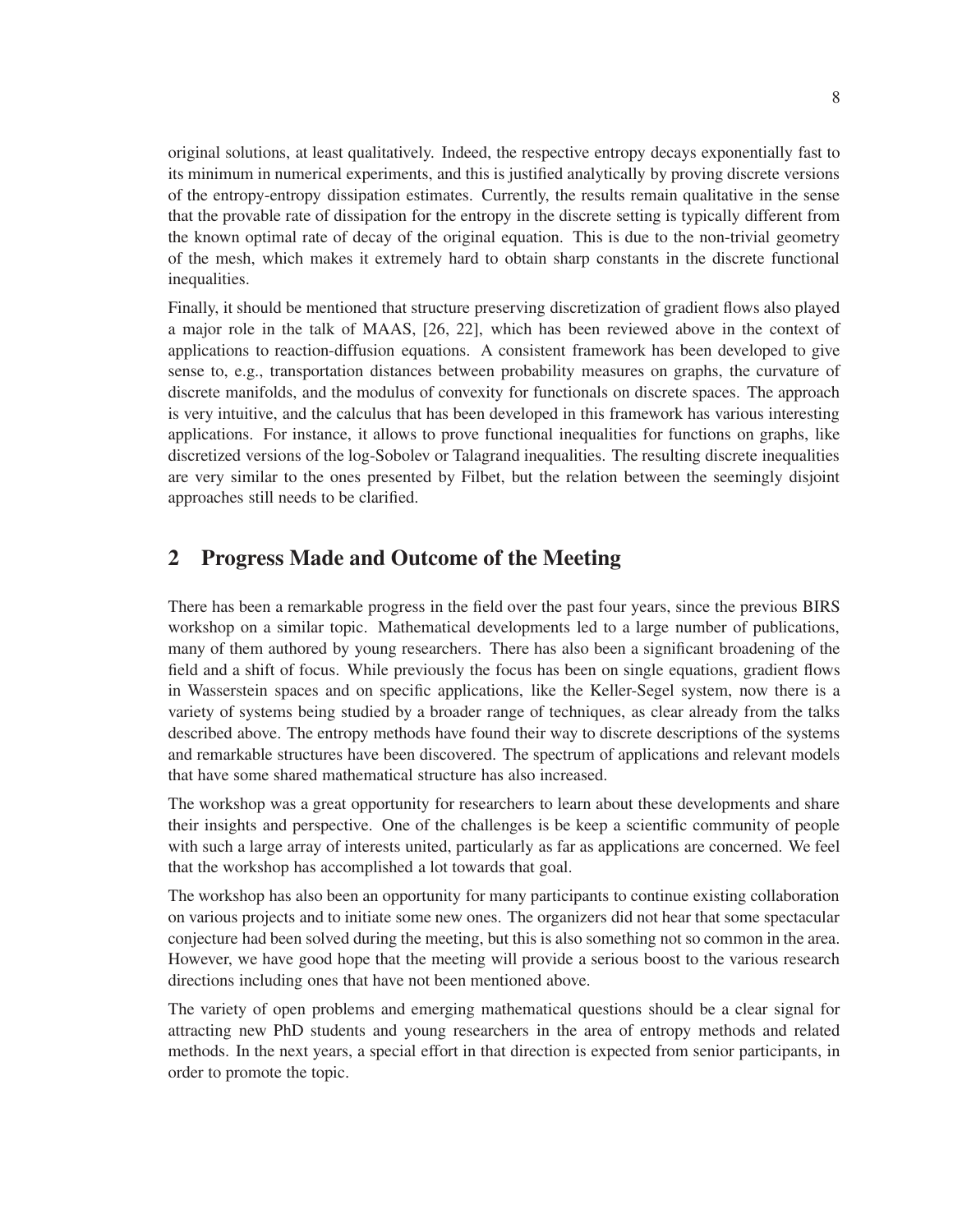## **References**

- [1] S. Adams, N. Dirr, M. Peletier, and J. Zimmer. Large deviations and gradient flows. *Philos. Trans. R. Soc. Lond. Ser. A Math. Phys. Eng. Sci.*, 371(2005):20120341, 17, 2013.
- [2] G. Akagi and U. Stefanelli. Doubly Nonlinear Equations as Convex Minimization. *SIAM J. Math. Anal.*, 46(3):1922–1945, 2014.
- [3] D. Alexander and I. Kim. A Fokker-Planck type approximation of parabolic PDEs with oblique boundary data. To appear in Transactions AMS, 2014.
- [4] L. Ambrosio, N. Gigli, and G. Savar´e. *Gradient flows in metric spaces and in the space of probability measures*. Lectures in Mathematics ETH Zürich. Birkhäuser Verlag, Basel, second edition, 2008.
- [5] K. Bacher and K.-T. Sturm. Localization and tensorization properties of the curvaturedimension condition for metric measure spaces. *J. Funct. Anal.*, 259(1):28–56, 2010.
- [6] D. Balagué, J. A. Carrillo, T. Laurent, and G. Raoul. Dimensionality of local minimizers of the interaction energy. *Arch. Ration. Mech. Anal.*, 209(3):1055–1088, 2013.
- [7] F. Bernis and A. Friedman. Higher order nonlinear degenerate parabolic equations. *J. Differential Equations*, 83(1):179–206, 1990.
- [8] A. Bertozzi, J. Rosado, M. Short, and L. Wang. Contagion shocks in one dimension. *J. Stat. Phys.*, 2014. online first.
- [9] M. Bisi, J. A. Cañizo, and B. Lods. Entropy dissipation estimates for the linear Boltzmann operator. *Preprint arXiv:1405.0366*, 2014.
- [10] J. Cañizo, J. Carrillo, and F. Patacchini. Existence of compactly supported global minimizers for the interaction energy. Preprint, 2014.
- [11] J. A. Cañizo, L. Desvillettes, and K. Fellner. Improved duality estimates and applications to reaction-diffusion equations. *Comm. Partial Differential Equations*, 39(6):1185–1204, 2014.
- [12] J. Carrillo, M. Delgadino, and A. Mellet. Regularity of local minimizers of the interaction energy via obstacle problems. Preprint, 2014.
- [13] J. Carrillo, D. Slepčev, and L. Wu. Nonlocal-interaction equations on uniformly prox-regular sets. Preprint, 2014.
- [14] F. Cavalletti and K.-T. Sturm. Local curvature-dimension condition implies measurecontraction property. *J. Funct. Anal.*, 262(12):5110–5127, 2012.
- [15] L. Chen and J. Wang. Exact criterion for global existence and blow up to a degenerate Keller-Segel system. *Doc. Math.*, 19:103–120, 2014.
- [16] K. Craig and A. Bertozzi. A blob method for the aggregation equation. Preprint, 2014.
- [17] P. Degond, J.-G. Liu, and C. Ringhofer. Evolution of the distribution of wealth in an economic environment driven by local Nash equilibria. *J. Stat. Phys.*, 154(3):751–780, 2014.